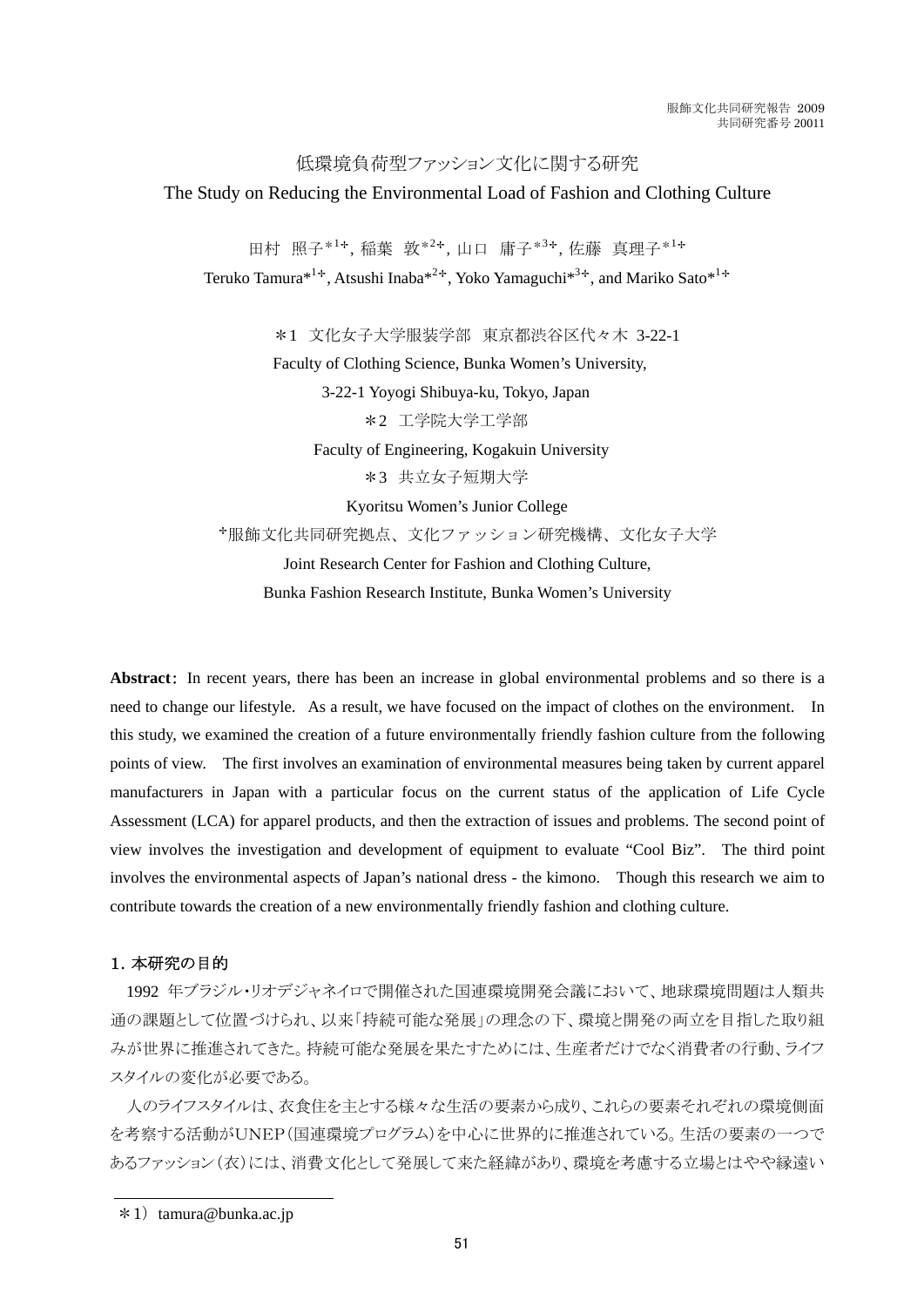服飾文化共同研究報告 2009

関係にあった。しかし、衣の素材の生産現場である農業や工業における地球環境対策は近年大きな課題 となっており、また、エコロジカルなライフスタイルを戦略として打ち出すファッションブランドが市場に受け 入れられるなど、消費者の意識の変化も進んで来ている。

これらの状況を背景とし、本研究は、アパレル製品の環境側面を考察し、アパレル製品を通じて環境に 調和したライフスタイルのあり方を考え、新しい環境配慮型ファッション文化の創生に寄与することを目的と する。

## 2.本年度の活動と成果

1)アパレル LCA 研究会の開催とアパレル製品 LCA 基準モデルの作成

前年度に引き続き、アパレル LCA 研究会を 4 回開催した。各企業先行研究へのヒアリングを通じて、ア パレル製品における Life Cycle Assessment (LCA)研究の課題、問題点を抽出した。また、アパレル製品 の基準モデルづくり及びアパレル LCA 計算ソフトの作成に着手した。

○第 1 回研究会 平成 21 年 5 月 15 日(金)

出席者:稲葉、田村、山口、佐藤、他(イオン、伊藤忠、インクマックス、グンゼ、CONTINENTAL CLOTHING COMPANY, JAPAN、セーレン、帝人ファイバー、ビルディングパフォーマンスコンサルティ ング、ミズノ、日本化学繊維協会、産業技術総合研究所、工学院大学) 計 21 名

・繊維製品のインベントリデータの整備

・化学繊維の LCI データの概要

○第 2 回研究会 平成 21 年 7 月 6 日(月)

出席者:稲葉、田村、山口、佐藤、他(伊藤忠、インクマックス、グンゼ、セーレン、チクマ、帝人ファイバ ー、丸井グループ、ミズノ、産業技術総合研究所、工学院大学) 計 24 名

・肌着製造工程におけるCO2排出量算出について

・ユニフォームの LCA 調査

・衣類 LCA 算出シートの作成

○第 3 回研究会 平成 21 年 8 月 3 日(月)

出席者:稲葉、田村、山口、佐藤、他(イオン、伊藤忠、インクマックス、グンゼ、CONTINENTAL CLOTHING COMPANY, JAPAN、チクマ、帝人ファイバー、ビルディングパフォーマンスコンサルティン グ、丸井グループ、ミズノ、産業情報研究センター、日本化学繊維協会、産業技術総合研究所、工学院 大学)、計 23 名

・使用・消費段階の LCA-商業洗濯と家庭洗濯-

・ポリエステル生地の製造時における LCA 評価

○第 4 回研究会 平成 22 年 2 月 18 日(木)

出席者:稲葉、田村、佐藤、他(チクマ、産業情報研究センター、文化女子大学)、計 6 名

・アパレル製品の LCA 研究における今後の展望

・アパレル製品 LCA 基準モデルの検討

2)省エネルギー対応ファッション「クールビズ」に関するアンケート調査及び評価機器の開発

サラリーマン100名を対象に夏季の通勤用男子ビジネスウェアに関するアンケートを実施し、クールビズフ